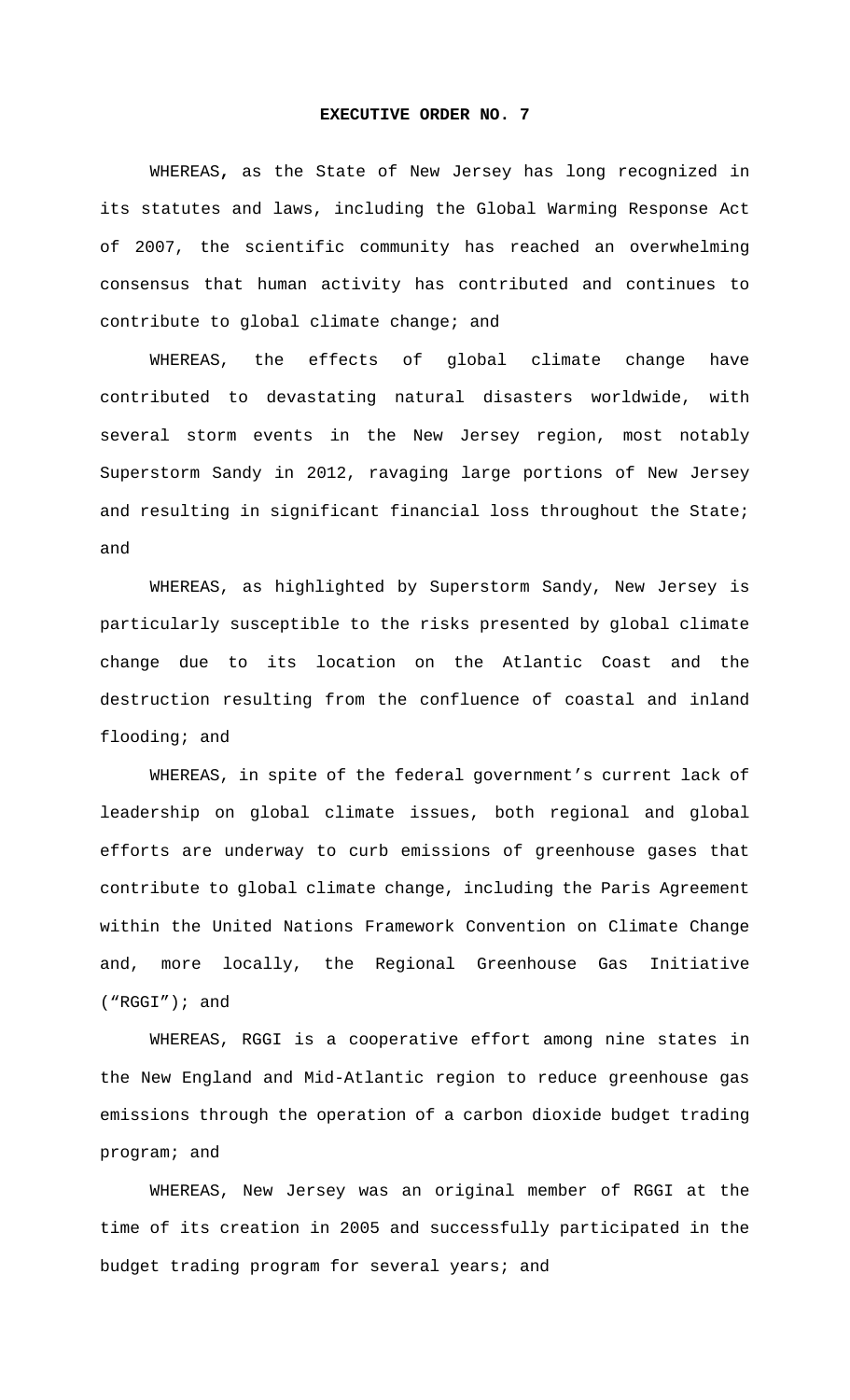WHEREAS, in 2011, New Jersey unilaterally declared its withdrawal from RGGI as of January 1, 2012; and

WHEREAS, since withdrawing from RGGI, studies indicate that the State of New Jersey has sacrificed access to an estimated \$279 million in funds that would have been realized from participation in the budget trading program, funds that could have been invested in the development of clean energy, alternative fuels, and the overall betterment of New Jersey communities; and

WHEREAS, the undeniable effects of global climate change disproportionately impact economically disadvantaged communities, and any agreement or other effort designed to combat global climate change must consider and address these effects, including by giving due consideration to environmental justice concerns in the siting of facilities and by making appropriate investments in protecting disadvantaged communities; and

WHEREAS, in connection with regional partnerships and other coordinated efforts to reverse global climate change, New Jersey must modernize its energy production profile to shift away from reliance on fossil fuels and other production methods that contribute to climate change and instead shift towards clean and renewable energy sources; and

WHEREAS, the shift towards clean and renewable energy sources will strengthen New Jersey's position in a 21st-century economy and enable New Jersey to be competitive both nationally and internationally; and

WHEREAS, in an effort to correct past missteps and realign the State's priorities with those based on sound science designed to mitigate the impacts of global climate change, and more specifically to address the particular impacts of climate change on at-risk communities, it is appropriate for the State of New Jersey to rejoin RGGI in an expeditious manner;

2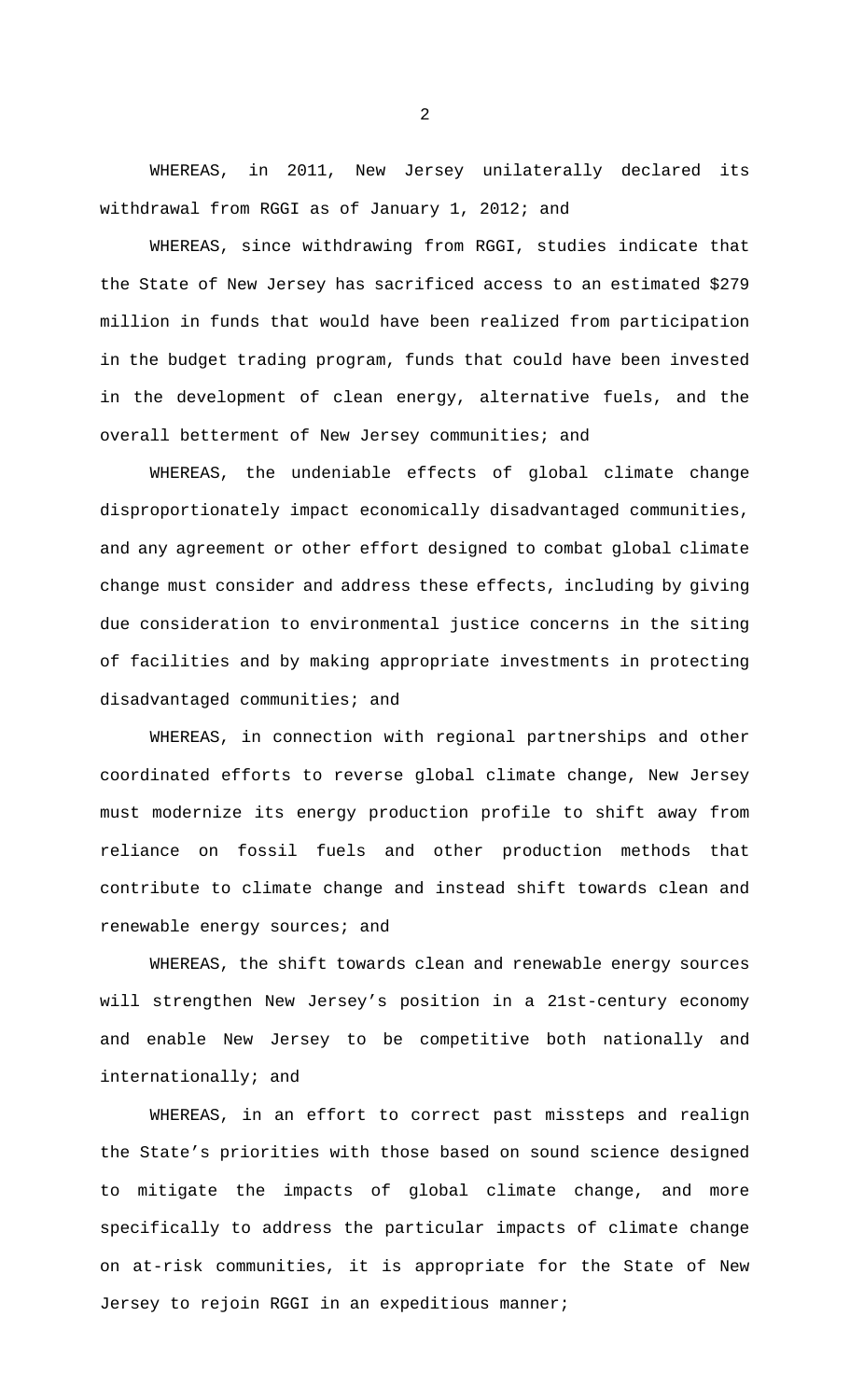NOW, THEREFORE, I, PHILIP D. MURPHY, Governor of the State of New Jersey, by virtue of the authority vested in me by the Constitution and the Statutes of this State, do hereby ORDER and DIRECT:

1. The Commissioner of the Department of Environmental Protection (the "Commissioner") and the President of the Board of Public Utilities (the "President") are directed to take all necessary regulatory and administrative measures to ensure New Jersey's timely return to full participation in RGGI. To this end, the Commissioner and the President shall lead New Jersey's efforts to rejoin RGGI, and shall serve as the State of New Jersey's appointees to the Board of Directors of the RGGI after New Jersey rejoins.

2. The Commissioner, in consultation with the President, shall immediately begin any necessary discussions and negotiations with RGGI's member states for the purpose of arranging New Jersey's re-entry into RGGI and its carbon dioxide budget trading program.

3. The Department of Environmental Protection shall initiate the administrative rulemaking process for promulgating regulations for the administration of New Jersey's participation in RGGI, as set forth in this Order, within 30 days of the issuance of this Order.

4. Pursuant to N.J.S.A. 26:2C-52, the regulations promulgated pursuant to Paragraph 3 of this order shall, in addition to the factors set forth in N.J.S.A. 26:2C-52(b) and consistent with N.J.S.A. 26:2C-51, include specific guidelines for the allocation of funds realized by the State as a result of New Jersey's participation in RGGI. Such guidelines shall include, as a primary consideration of the State agencies charged with allocating said funds, factors that will ensure that funds are allocated to projects that will serve communities that are

3